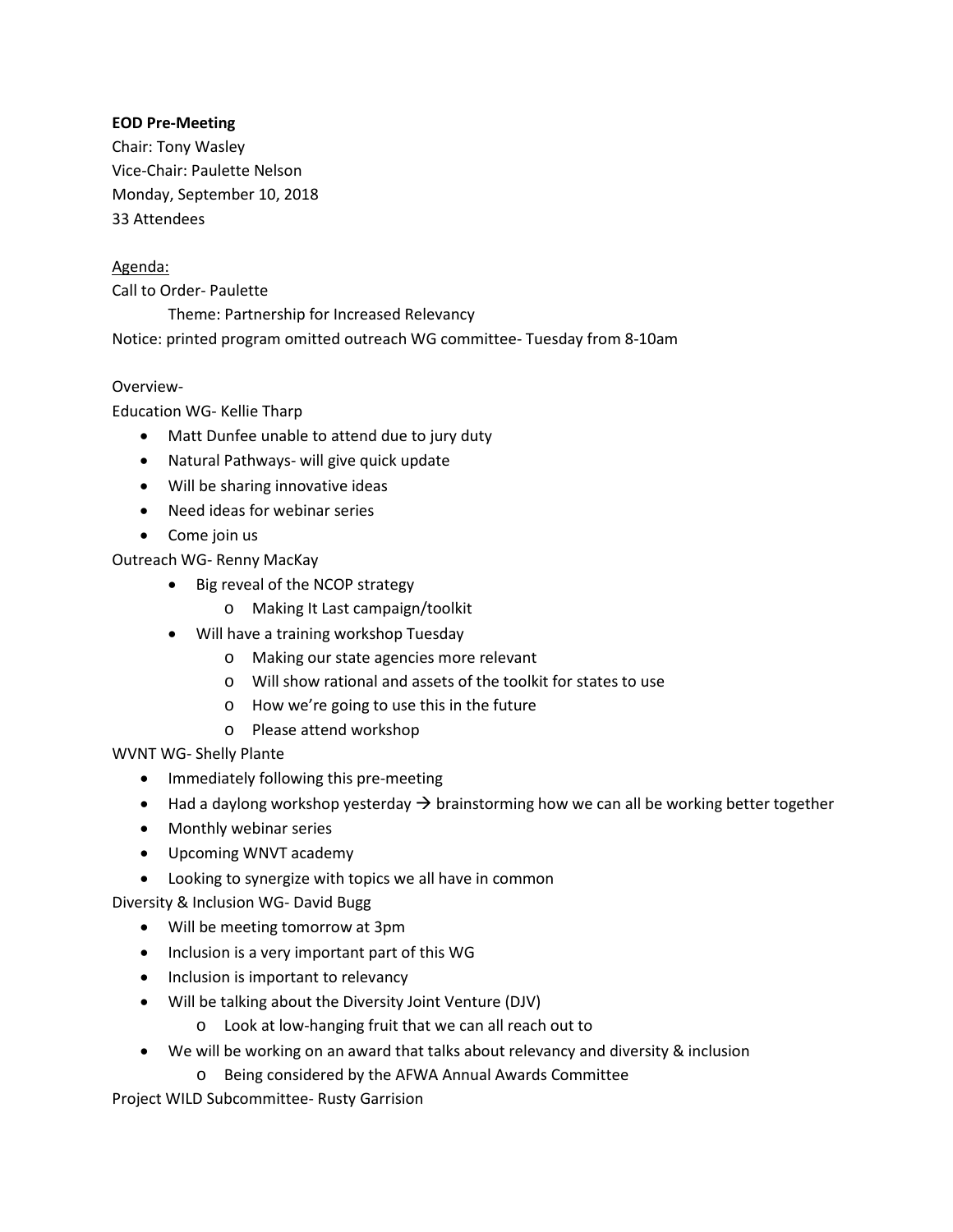- Meeting is at 1pm today
- New guides out for everyone to check out
- Looking at a partnership with conservation partners for tomorrow

Joint WG EOD and WDCF

- Putting together a joint resolution on relevancy
- Will be presented during business meeting on Wednesday

EOD Work Plan

- Will be reviewing during each of the WG meetings, full EOD, and subcommittee
- Please review and come with comments

America's Wildlife Values Project- Andrew Don Carlos

- Purpose: explore wildlife value shift as a major trend in the US
- Have a lot of data
	- o Tw pre-tests to compare and test phone, mail and email.
- Value Dimensions
	- o Utilitarian
		- Wildlife subordinate
		- Wildlife should always be used in ways that benefit humans
	- o Mutualism
		- Wildlife are seen as part of their extended social network of wildlife
		- **Wildlife are viewed as family or companions**
- Value types
	- o Traditionalists
	- o Mutualists
	- o Pluralists
	- o Distance
- Summary Point 1: wildlife values differ significantly across the states
- Summary Point 2: social values are important to management
- Values are the foundation for conflict in fish and wildlife management
- The mutualist in the state then the less trust in the state fish and wildlife agency
- Active hunters in mutualist states are very low compared to those in less mutualist states
	- o Those states that have higher mutualist have less hunters that hunt every year
- Summary Point 3: Wildlife values are changing due to modernization
	- o As income rises there are fewer traditionalists in the states
- Summary Point 4: Agency Values are Unified. But Not Changing with Public Change
- Questions:
	- o How can we use this info to be more relevant?
		- Value orientation is different by ethnic diversity; we will need to keep this in mind
		- That data is in the final report "America's Wildlife Values" 2018
	- o Are there implications for having agencies move more toward a pluralist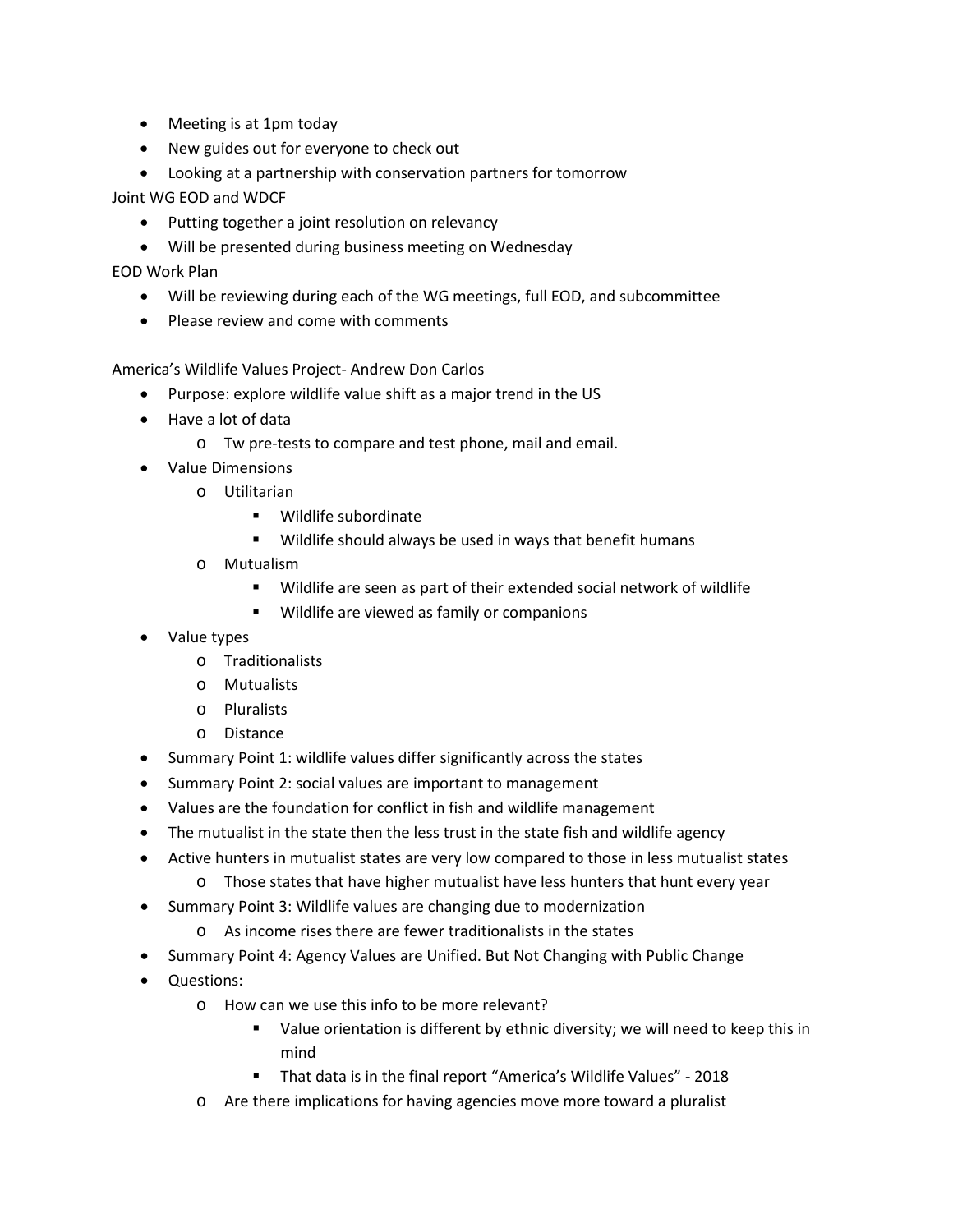- It's important to look at the spectrum of values and consider how to best attend to those values
- Values in states change because 1- change in generation or 2- population migration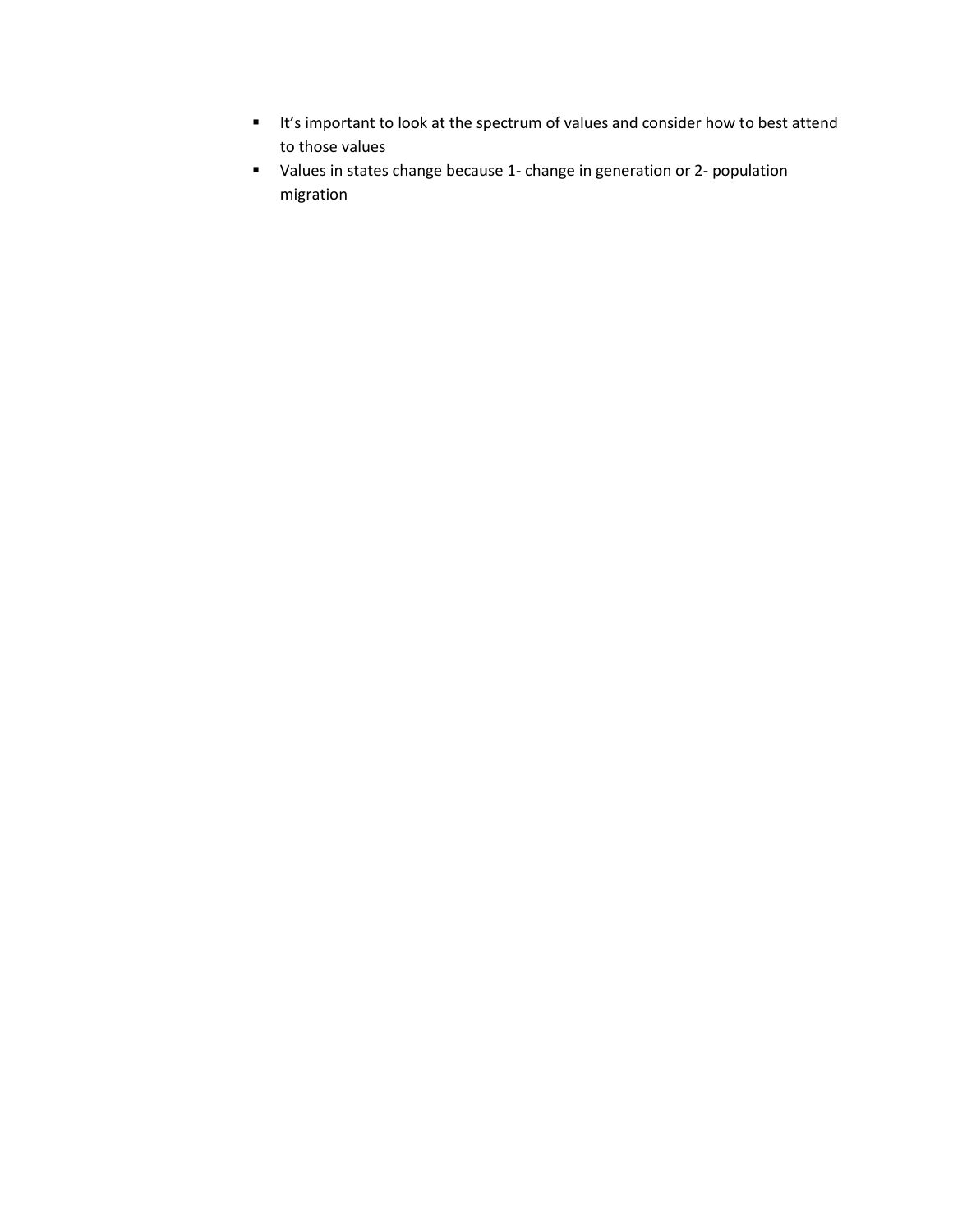## **Education, Outreach, Diversity Committee**

Chair: Tony Wasley (NV) September 12, 2018 8-10am Attendees: 37

Agenda Call to Order/Introductions

Review Agenda- no additions to the agenda

#### **Comments**

- We are doing great work through our working groups and subcommittee
- Starting to move the needle on many issues
- Kudos to those involved in all this great work

Alliance for America's Fish & Wildlife- Sean Saville

- Goal of the Alliance is to get dedicated funding to the states to conserve a broad array of fish and wildlife
- There is a critical need for more funding to the states to implement their state wildlife action plans
- Recovering Americas Wildlife Act (RAWA)
	- o HR 4647 (91 sponsors); bipartisan
	- o S3223 was introduced this summer (July 2018); bipartisan bill
	- o Major difference in the bills is mandatory funding (House) vs allocated funding (Senate)
	- o Things will get harder to get through during the mid-term elections; have more opportunities during the lame duck session (after elections
- Movement in the bill largely due to fly-in efforts in DC and other areas; bringing members and partners to DC
- 27 state resolutions passed, all regional associations, 8 letters of support from states
- There is a stakeholder letter of support for use by states and partners to get more people showing support for RAWA
- See RAWA, Land Water Conservation Fund (LWCF), and National Parks as complementary components to conservation; not competing components.
	- o The funding is there to do all of these pieces
- There's been a lot of good media coverage in support of the Recovering America's Wildlife Act
	- o The Hill, USA Today, Opinion, E&E Daily, etc
	- o Always looking for new creative ways to gain more media traction
- We are able to show the importance of the economic impact of the outdoor recreational economy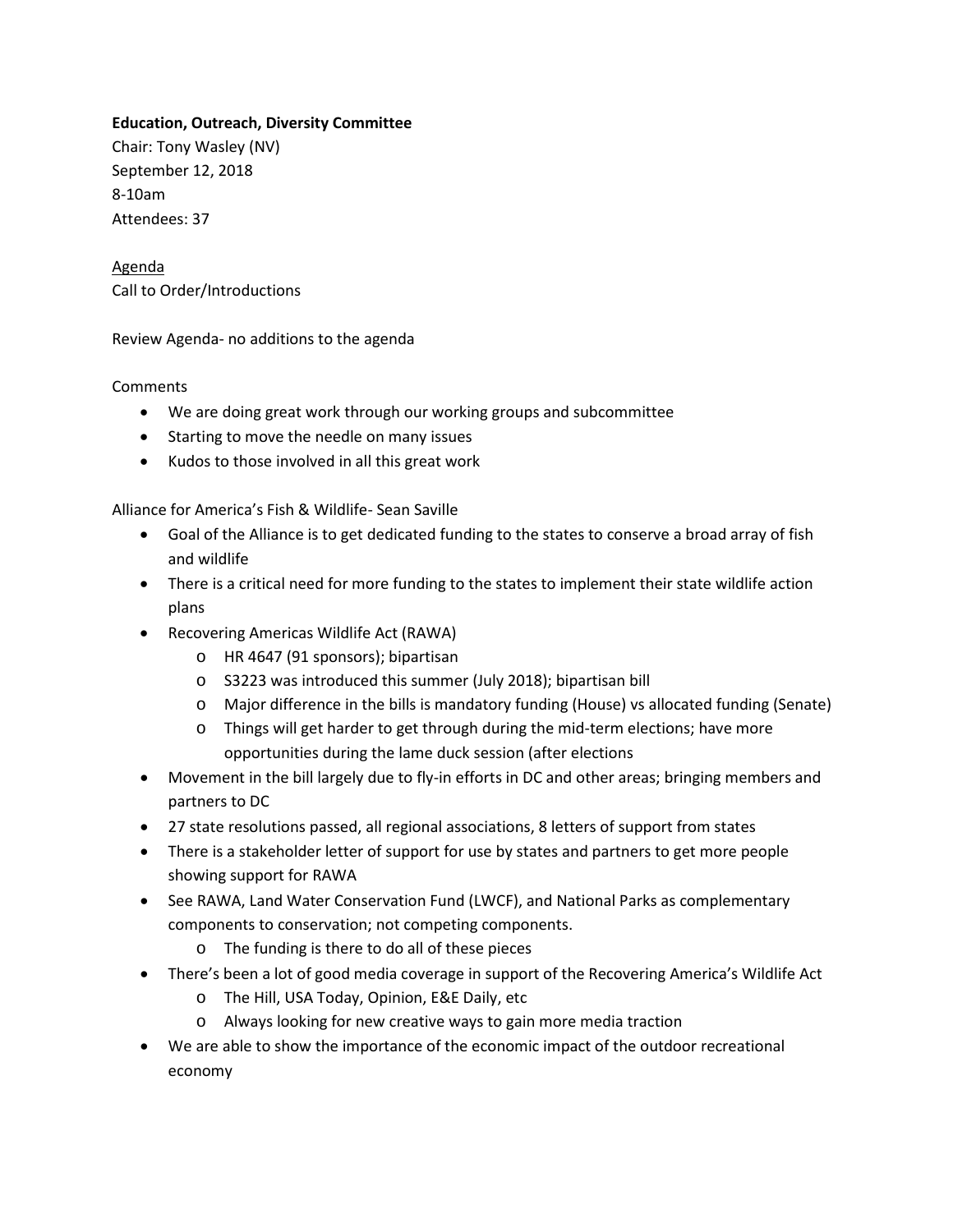- o Results show that the outdoor recreation economy accounted for 2% of the GDP (\$373.7B)
- Have great infographics available for use for more creative and visual ways to show the importance of RAWA
- Have videos to share (15s, 30S, and 60S).
	- o The shortest version is best for social media
	- o Takes you to the Alliance website ournatureusa.com
	- o Texas has also done videos showing support that can be shared
- Partner page is coming soon to [www.ournatureusa.com](http://www.ournatureusa.com/)
	- o Should be live by end of the week
- There are a lot of downloadable materials on the Alliance page on the AFWA site that you can also take advantage of
- Next Steps
	- o Help with getting those new stakeholder letters of support in
	- o Promote campaign website
	- o Share info on social media
	- o Opinion pieces in the media
- Discussion: is there any specific tasks you like states to work on now?
	- o Stakeholder letters is a priority; something in writing from the major players in your state or a phone call from them to their members in congress
	- o Submission of Op-eds, especially from these major stakeholders

Working Group and Subcommittee Reports

- Education WG
	- o Lots of people attended
	- o We couldn't get a presentation on the Natural Pathways Project from Matt Dunfee due to jury duty
	- o The draft report is going out for edits and final report should be done soon
	- o A webinar will be going out discussing the outcomes, best practices, etc later this fall
	- o Updated the workplan
	- o We will be continuing the webinar series; received a lot of suggestions and feedback about moving that forward in the future
	- o Natural Pathways Project- looked at the 'pathways' of engagement to the outdoors; evaluated the stepping stones of learning to see if we could get them to the outcome we desire as a state agency and if not why
		- 6 pilot programs used in this project
		- Will be completed by end of this calendar year
- Diversity & Inclusion WG
	- o Great attendance at yesterday's meeting (27 attendees)
	- o Reviewed and talked about the principles of D&I
	- o Reviewed work plan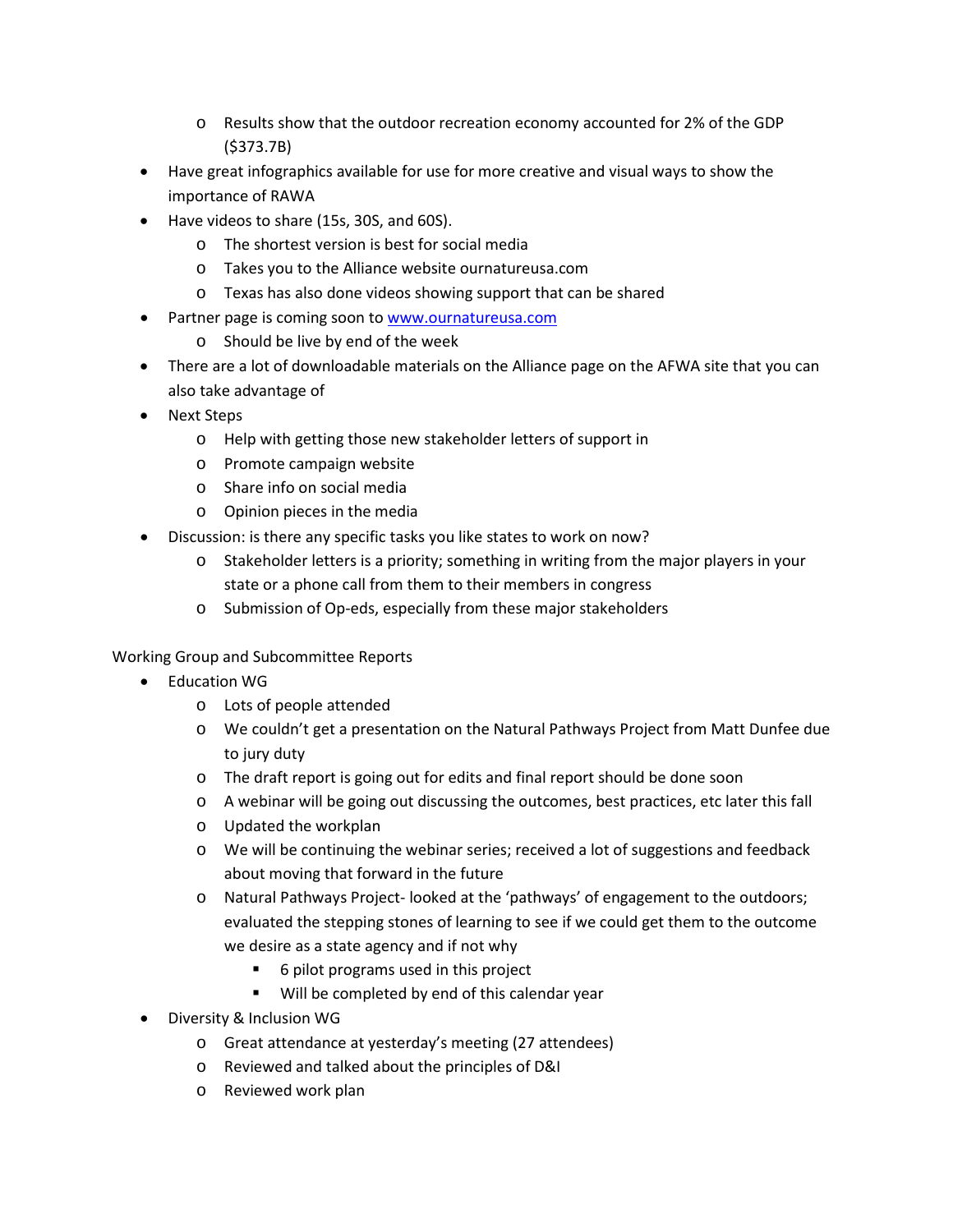- and added to talk about D&I as it pertains to relevancy of state fish & wildlife agency;
- start engaging other committees to include D&I in their discussions;
- looking at creating a forum to discuss D&I and share creatives
- o Update from the National Conservation Outreach Strategy
- o Needs & Deeds- discussion of what is already going on; success stories and lessons learned
- Outreach WG
	- o Overview of the National Outreach Strategy Plan
	- o Had a update on the strategies and success of email marketing (GA DNR); low cost marketing campaign; success and lessons learned
	- o Chronic Wasting Disease outreach/communications updates
		- **Those states that have had to deal with it for many years and those states that** are preparing for crisis communications for when it hits their state
		- **EXECOMMUNICATION KEY TO drive how the public handles the news**
	- o Updates from Nebraska about efforts on moving RAWA communications forward
	- o State Industry Summit update  $\rightarrow$  see how we can partner in the future
	- o Making It Last Campaign
		- Overview and background and goal of telling the state story
		- Looking to get another MSCG to implement this awareness campaign in some states
		- RBFF offered to do some focus group testing of the Making It Last this fall/winter
		- **There are about 10 states who have offered to deploy this campaign quickly** 
			- Some with money, some with the free version
		- Should have results to share at the North American
	- o Suggest to pass a motion of support for this campaign during this business meeting today
	- o MOTION: The EOD Committee and their members to strongly support the National Conservation Outreach Strategy, including the Making It Last Campaign
		- Motion by Renny, seconded by Tony
		- **Motion passed unanimously**
- Wildlife Viewing & Nature Tourism WG (WVNT WG)
	- $\circ$  Partners In Flight  $\rightarrow$  this group is looking specifically at birders and bird conservation
		- Looking at possibly partnering with the group and increase the visibility with WVNT especially with birding activities
		- More discussion will be taking place on this at the North American Conference in March 2019
	- o Review of the WVNT and Wildlife Diversity workshop that took place on Sunday
		- Looking at citizen scientist and how we can work better with them to be of better benefit and have a positive impact (not negative impact in some cases)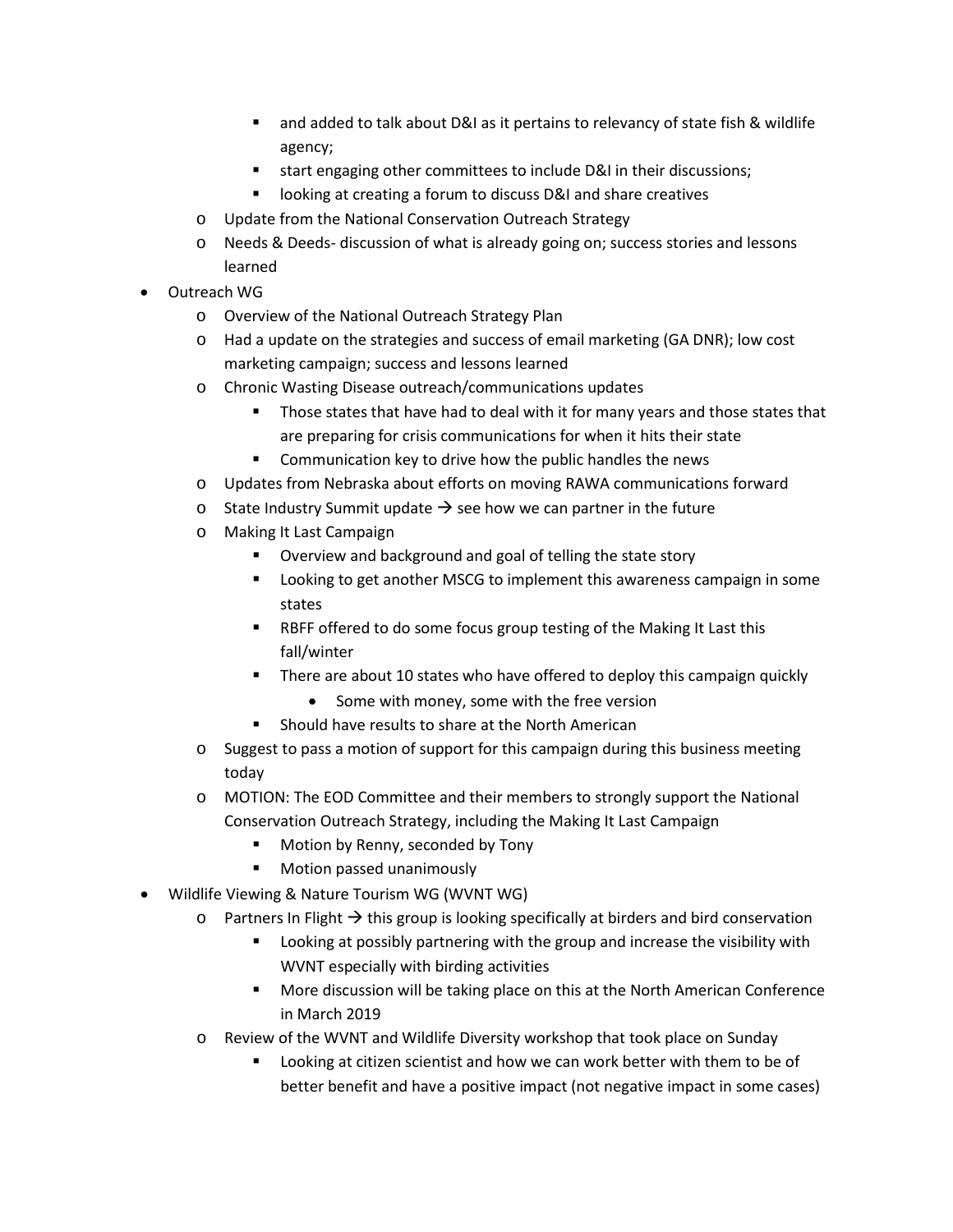- o Will be looking at ideas for webinars and workshops for next year
- Joint Working Group (EOD and WDCF)
	- o At the North American this group was tasked to see if this group is still valid and effective
	- o These two committees do have a lot of overlap
	- o It was decided to keep the joint working group in the WDCF committee
	- o Question to Committee: does the EOD feel this joint working group is still valid?
		- The joint WG may have impact on relevancy and promotion of RAWA
		- A Relevancy WG was (re-)formed this year and a draft roadmap of how to avert (some) barriers has been created; 35 barriers identified at relevancy meeting earlier in the year
		- The collective expertise in these groups is important for the success of these efforts towards relevancy
		- **There is a connection between this joint WG and relevancy**
	- o Overall support for continued engagement in the EOD
	- o ACTION: The Joint WG will be updating their work plan and (Jen Newmark) will bring that to the EOD committee for review
- Project WILD Subcommittee
	- o Working to improve communication through partnerships, online, webinars, monthlyish calls, etc
		- **Seeing how we can work strongly together and revitalize old partnerships and** create new ones
	- o Updated website and went from 6 websites to 1 website
	- o Increased social media presence
		- **■** #WildlifeIsEverywhere campaign
	- $\circ$  Having a new online course for Project WILD  $\rightarrow$  will be piloted this spring 2019
	- o Webinars are mostly with Project WILD coordinators; next one is on Diversity and Inclusion
	- o Project WILD annual conference is coming up  $\rightarrow$  Montana
	- o Financially Project WILD is doing well
		- Originally it was planned to take 5 years to be financially in the black, and it looks like we have arrived at the goal early
	- o There will be a joint Project WILD and Project WET Joint Conference in 2020

# Resolutions

- Diversity Joint Venture Resolution
	- o Goal is to increase diversity and inclusion in state agencies through collaboration efforts
	- o This will resolve to get AFWA engaged to the states are represented and get appropriate states to be engaged in some of the upcoming projects
	- o National focus; DJV will have best practices on their website